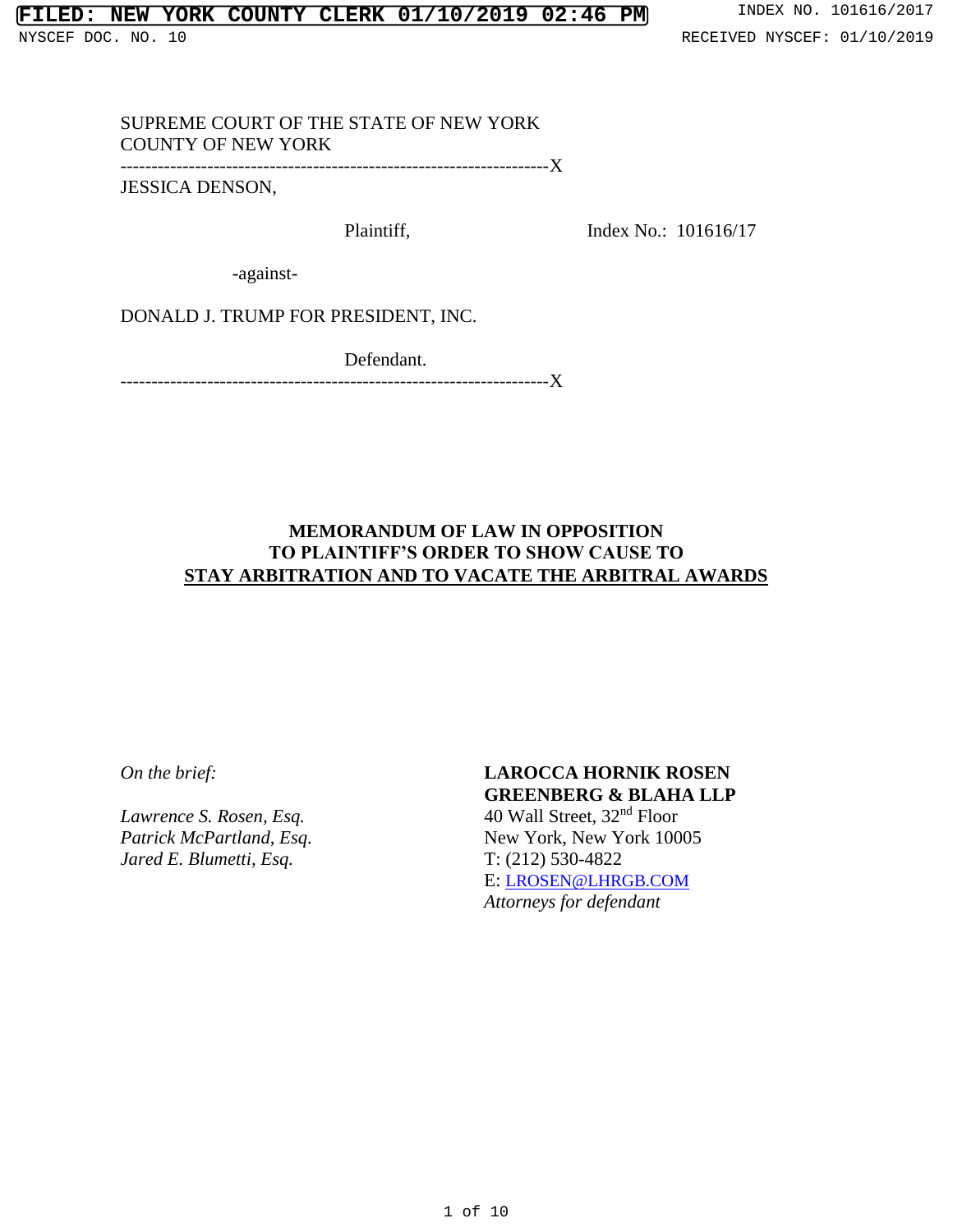Defendant Donald J. Trump for President, Inc. (the "Campaign"), by its attorneys LaRocca Hornik Rosen Greenberg & Blaha LLP, respectfully submits this memorandum of law in opposition to plaintiff's order to show cause seeking to (i) stay the arbitration that the Campaign commenced against plaintiff (the "Arbitration") before the American Arbitration Association ("AAA"), and (ii) vacate the arbitral awards that were issued by Judge L. Paul Kehoe in the Campaign's favor on October 19, 2018 (the "October 19, 2018 Award") and December 11, 2018 (the "December 11, 2018 Award") (collectively, the "Arbitral Awards").

#### **PRELIMINARY STATEMENT**

As an initial matter, plaintiff's motion to vacate the Arbitral Awards on the grounds that the Campaign's claims were not arbitrable in the first instance is time-barred. Under the CPLR, plaintiff was required to assert any challenges to arbitrability within 20 days of service of the Campaign's demand for arbitration (the "Demand for Arbitration"). She was admittedly served with the Demand for Arbitration more than a year ago, yet she failed to make any such motion to challenge the arbitrability of the Campaign's claims against her.

Even if her challenges to the arbitrability of the Campaign's claims were not time-barred, plaintiff is in any event collaterally estopped by Judge Furman's decision in the related federal action from now challenging the arbitrability of the Campaign's claims against her. In her federal court declaratory-judgment action, plaintiff asserted that the agreement (the "Agreement") she had signed at the outset of her employment with the Campaign was "void and unenforceable," and was being improperly used by the Campaign in the Arbitration to "thwart or prohibit the assertion of legal rights in a lawsuit" and "as a club to thwart and chill" her employment claims in this Court, i.e., *the exact same claims she now asserts in this motion to vacate*.

In response to the Campaign's motion to compel arbitration of her federal court claim, Judge Furman expressly held—based upon United States Supreme Court precedent in *Buckeye* 

1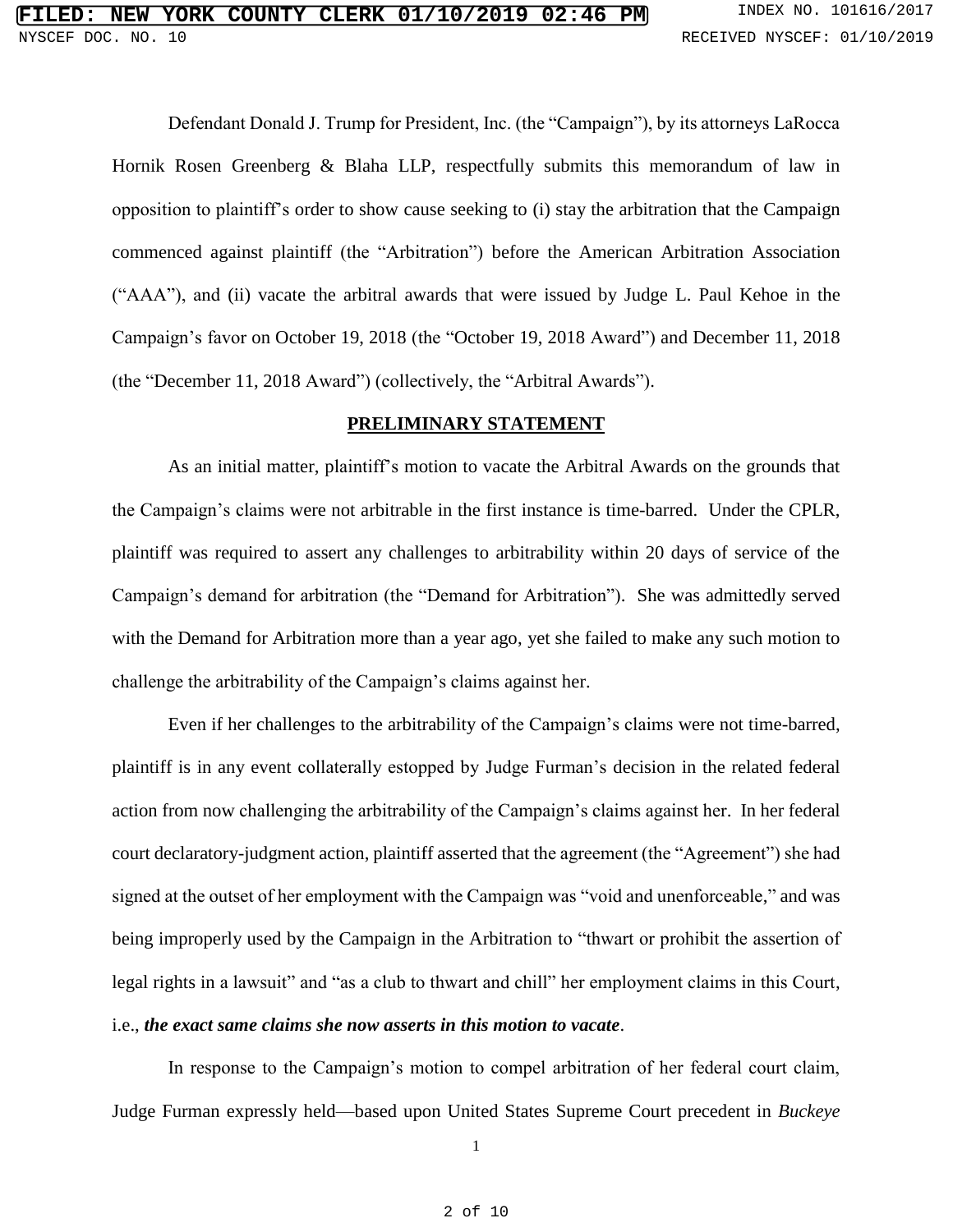*Check Cashing, Inc. v. Cardegna*—that all issues relating to the validity or enforceability of the Agreement, including issues of arbitrability, were solely reserved for Judge Kehoe, the AAA Arbitrator. Plaintiff, however, thereafter knowingly and intentionally refused to participate in the Arbitration, and is thus estopped from now re-litigating before this Court these very same issues of arbitrability.

Beyond the foregoing, plaintiff's remaining arguments for vacatur, *to wit*, that Judge Kehoe "exceeded his authority" and that the Arbitral Awards "violate public policy," are solely a rehash of her barred arbitrability arguments. These arguments also fail for other reasons under the strict standards governing motions to vacate arbitral awards.

For these reasons (and the reasons set forth below), it is respectfully requested that plaintiff's motion be denied in its entirety.

#### **ARGUMENT**

#### **I.**

# **PLAINTIFF'S MOTION FAILS AS A MATTER OF LAW**

#### **A. Plaintiff's Motion is Time-Barred**

By plaintiff's own admission, she was properly served with the Campaign's predicate Demand for Arbitration via FedEx delivery more than a year ago in December 2017. *Plaintiff's moving brief, p. 13.* This method of service was proper as a matter of law because the parties contractually agreed to arbitrate in accordance with the AAA's rules, which expressly permit service by FedEx delivery. *See e.g. Town of Amherst v. Granite State Ins. Co., Inc.*, 129 A.D.3d 1657, 1659, 12 N.Y.S.3d 465, 467 ( $4<sup>th</sup>$  Dept. 2015) (rejecting contention that arbitration demand served via FedEx delivery was jurisdictionally defective for failing to comply with CPLR 7503(c) because the parties previously agreed to be bound by the AAA's Rules permitting such service); *Smith v. Positive Productions*, 419 F.Supp.2d 437, 446 (S.D.N.Y. 2005) (New York law governing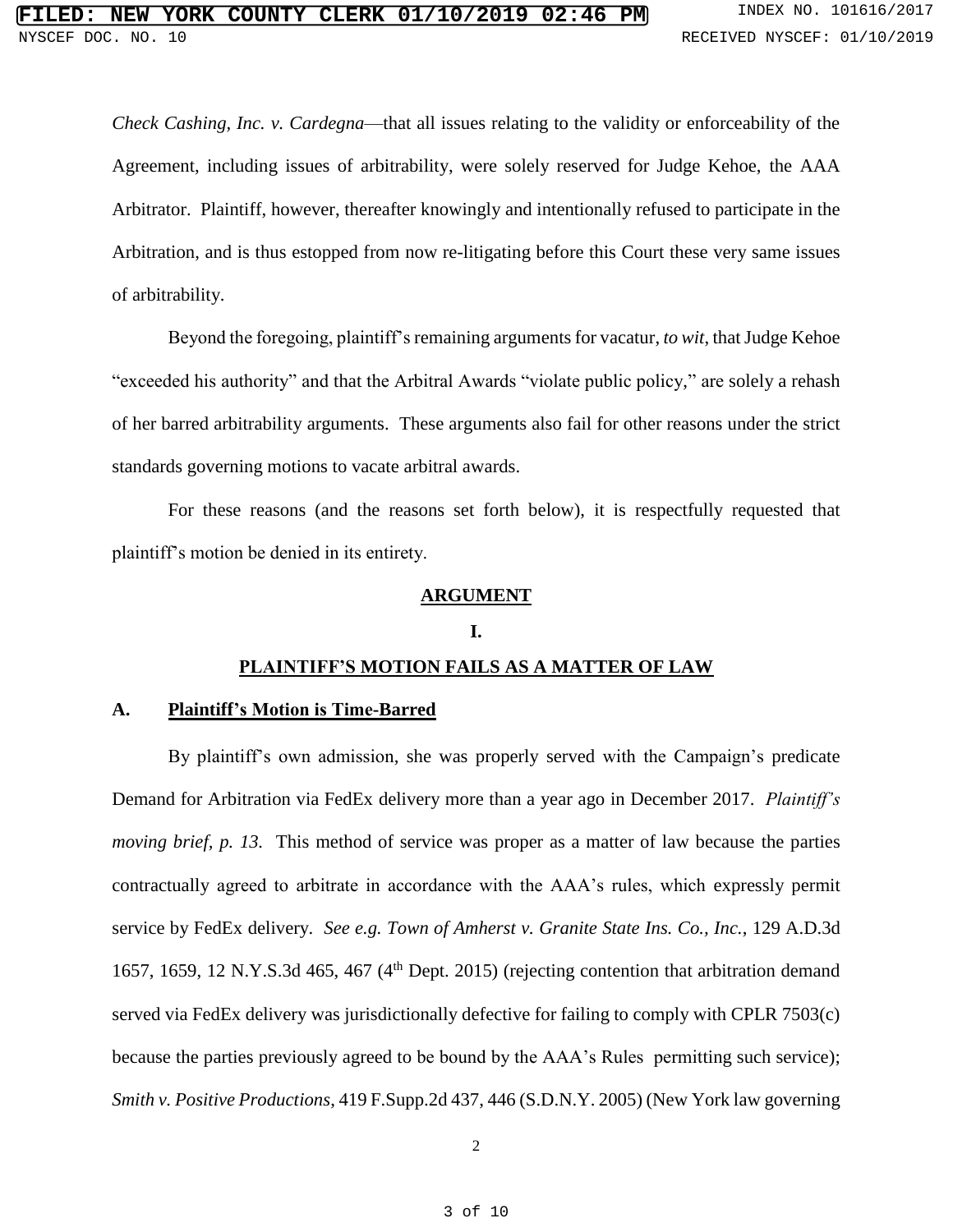notice did not apply to arbitration where the parties agreed that the AAA's Rules would govern the arbitration); *Matter of New York Merchants Protective Co. v. Mima's Kitchen, Inc.*, 114 A.D.3d 796, 797, 979 N.Y.S.2d 847 (2d Dept. 2014) ("parties to an arbitration agreement may prescribe a method of service different from that set forth in the CPLR"); *attached as Exhibit C to the Affirmation of Lawrence S. Rosen, dated January 10, 2019 (the "Rosen Affirm.") is a true and correct copy of Rule 43 of the AAA's Commercial Arbitration Rules.* 1

Because plaintiff was properly served with the Campaign's Demand for Arbitration, her sole remedy under the CPLR for challenging the arbitrability of the Campaign's claims was to file a motion within 20 days that sought to stay the Arbitration, which she did not do. *See* CPLR 7503(c) ("application to stay arbitration must be made by the party served within twenty days after service upon him of the notice or demand, or he shall be so precluded"); *Fiveco, Inc. v. Haber*, 11 N.Y.3d 140, 144–45, 863 N.Y.S.2d 391, 394 (2008) (petition to stay arbitration made more than 3 months after service of demand for arbitration was time-barred). Having not availed herself of this procedural vehicle for challenging arbitrability, plaintiff is now barred and otherwise estopped from asserting in her instant motion that the Campaign's claims were never arbitrable in the first place.

Plaintiff's instant contention that she is permitted to challenge arbitrability under CPLR  $7511(b)(2)(ii)$  is erroneous for related reasons. A party properly served with a demand for arbitration is not permitted to challenge the issue of arbitrability on a motion made under CPLR 7511(b)(2) (as this would completely obviate the 20-day deadline to challenge arbitrability under

 $\overline{a}$ 

<sup>&</sup>lt;sup>1</sup> Notwithstanding that service was proper, plaintiff was also well aware of the Arbitration. She was provided with written notice by the AAA of each and every step taken in the Arbitration; sent letters on her own behalf to the AAA; commenced the federal court action in response to the Arbitration; and made multiple motions in state and federal court directly related to the Arbitration. *Rosen Affirm., Exh. F; Marsillo v. Geniton*, 2004 WL 1207925, \* 6 (S.D.N.Y. June 1, 2004) (rejecting assertions of improper notice of arbitration proceeding where petitioner had "actual knowledge" of the arbitration).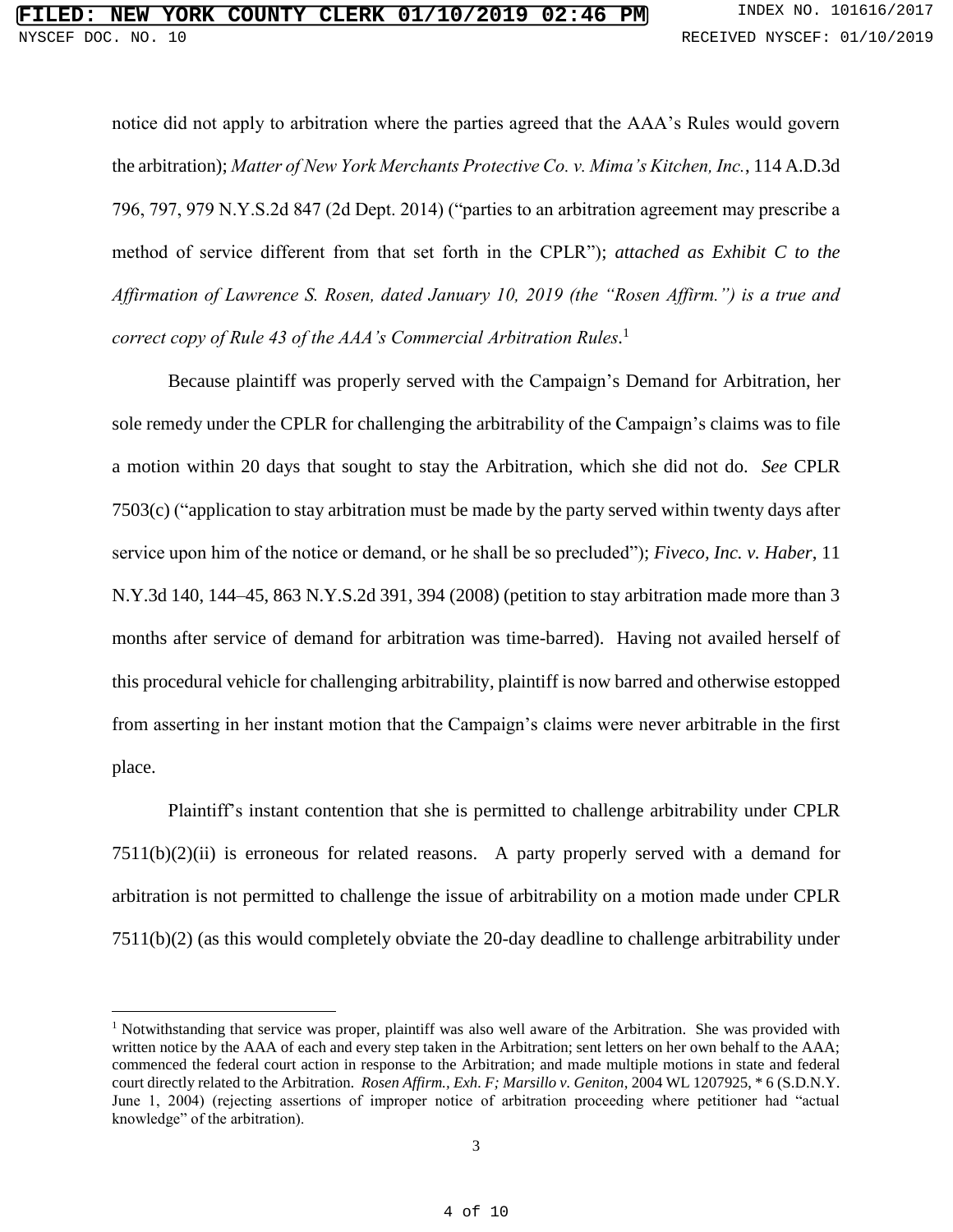CPLR 7503(c)). *See e.g. Lurie v. Sobus*, 289 A.D.2d 578, 579, 735 N.Y.S.2d 187, 188 (2d Dept. 2001) (denying motion to vacate under CPLR 7511(b)(2)(ii) because "appellant was served with a proper notice of intention to arbitrate"); *State Farm v. Motor Vehicle Accident*, 25 A.D.3d 740, 807 N.Y.S.2d 570 (2d Dept. 2006) ("because the petitioner was properly served with a notice of intention to arbitrate, but nonetheless failed to participate in the arbitration, there was no basis upon which to vacate the arbitration award rendered against it [under CPLR 7511(b)(2)]").

For these reasons alone, plaintiff's instant motion must be denied.

## **B. Plaintiff is Also Collaterally Estopped from Again Challenging the Issue of Arbitrability**

 $\overline{a}$ 

In the related federal action, Judge Furman expressly held that any purported challenge by plaintiff regarding the validity and enforceability of the Agreement, including issues of arbitrability, *are solely reserved for the AAA arbitrator*. <sup>2</sup> *Rosen Affirm., Exh. E.* In doing so, Judge Furman unequivocally ruled that any claims by plaintiff that the Agreement was "void and unenforceable" or that the Campaign's claims in Arbitration were being improperly used to retaliate against her (or were otherwise not arbitrable) *must* be brought before Judge Kehoe, the AAA Arbitrator. Nevertheless, plaintiff disregarded Judge Furman's decision and intentionally and knowingly refused to appear in the Arbitration.<sup>3</sup>

Plaintiff is, therefore, collaterally estopped by Judge Furman's decision from re-litigating issues of arbitrability in this state court action, as Judge Furman already directed that any such

<sup>&</sup>lt;sup>2</sup> Specifically, Judge Furman ruled that "the parties' dispute—including the threshold question of arbitrability itself is for an arbitrator, not this Court, to decide." *Rosen Affirm., Exh. E, p. 2.* This decision was directly based on United States Supreme Court precedent in *Buckeye Check Cashing, Inc. v. Cardegna*, 546 U.S. 440, 126 S.Ct. 1204 (2006). We note that this Court similarly acknowledged, in its August 7, 2018 Decision and Order, that affirmative claims by the Campaign against plaintiff for breaches of the Agreement would fall under the parties' arbitration agreement.

<sup>&</sup>lt;sup>3</sup> Plaintiff's supposition that Judge Furman must not have been "aware of" the pendency of the Arbitration when he decided the Campaign's motion and compelled plaintiff to arbitrate her claim is demonstrably incorrect. *Plaintiff's moving brief, fn. 4.* The Campaign's Demand for Arbitration was expressly referenced and annexed as an Exhibit by plaintiff herself to plaintiff's federal court complaint. *Rosen Affirm., Exh. D.*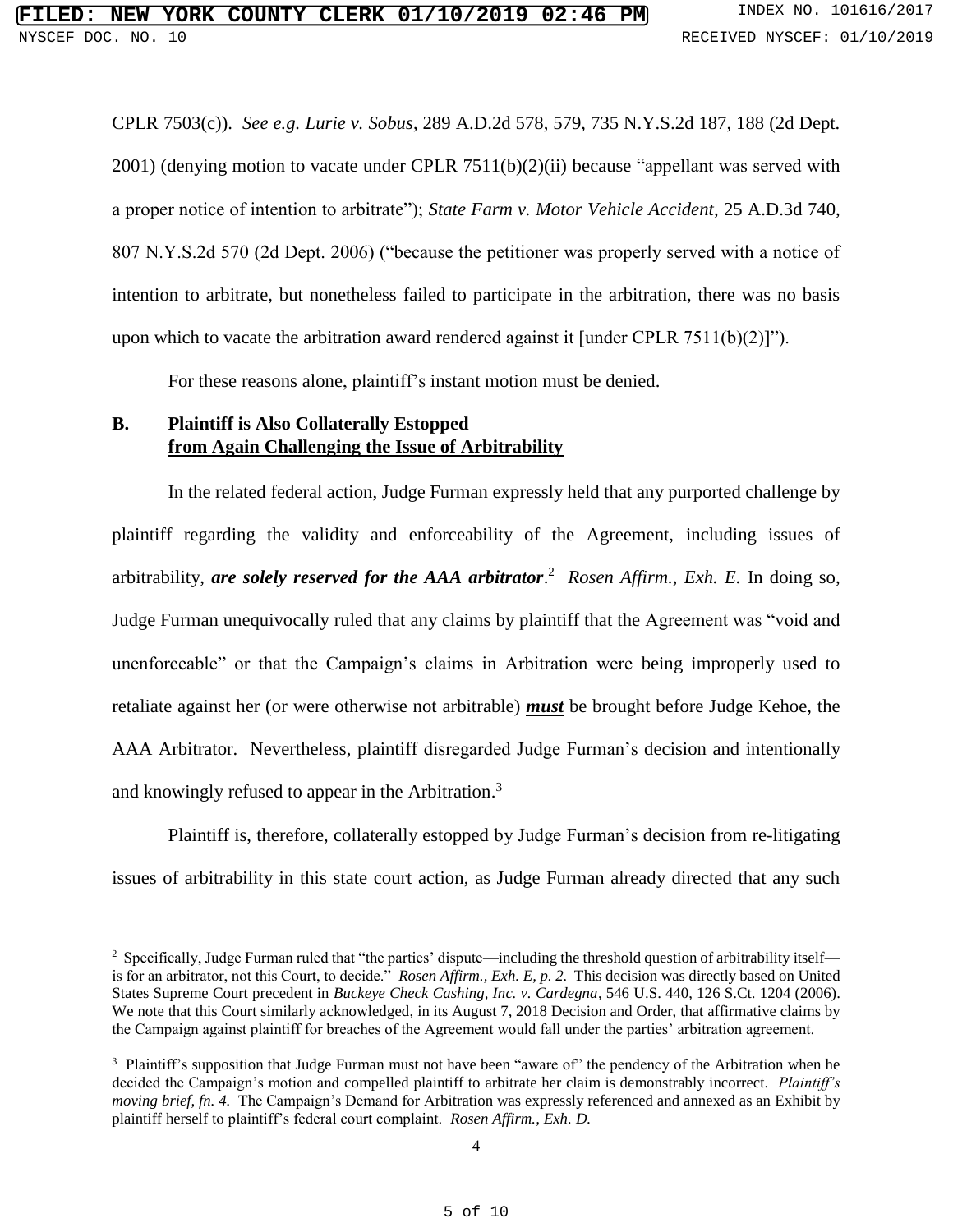issues must be (and should have been) presented to Judge Kehoe. *See e.g. Hudson v. Merrill Lynch & Co., Inc.*, 138 A.D.3d 511, 515, 31 N.Y.S.3d 3, 7 (1st Dept. 2016) ("[t]he doctrine of collateral estoppel precludes a party from relitigating in a subsequent action an issue clearly raised and decided against that party in a prior action") (*citation omitted*); *Milione v. City University of New York*, 153 A.D.3d 807, 809, 59 N.Y.S.2d 796, 798 (2d Dept. 2017) (plaintiff was collaterally estopped from re-litigating discrimination claims under the NYSHRL and NYCHRL after the Southern District dismissed his discrimination claims under Title VII and declined to exercise supplemental jurisdiction over his state law claims).

There is currently a motion pending before Judge Furman to confirm the Arbitral Awards. In response to the filing of that motion, plaintiff requested that Judge Furman "abstain" immediately from exercising jurisdiction over the Campaign's motion, given the pendency of her instant motion in this Court. Judge Furman denied plaintiff's request, and the motion is returnable on January 25, 2019. *Rosen Affirm., Exh. J–L.* Notably, in plaintiff's request that Judge Furman abstain, plaintiff unwittingly stated that she intends to file *an arbitration* that will challenge the validity and enforceability of the Agreement. *Rosen Affirm., Exh. J.* In doing so, plaintiff tacitly concedes that her instant challenges to arbitrability on this motion are, in fact, arbitrable and should have been asserted as defenses before Judge Kehoe in the context of the Arbitration.

### **C. Plaintiff Fails to Establish the Existence of Any Other Grounds for Vacating the Arbitral Awards**

"It is beyond cavil that the scope of judicial review of an arbitration proceeding is *extremely limited*." *Brown & Williamson Tobacco Corp. v. Chesley*, 7 A.D.3d 368, 371, 777 N.Y.S.2d 82, 86 (1st Dept. 2004) (*emphasis added*). In fact, an arbitral award "will not be vacated unless it is violative of a strong public policy, or is totally irrational, or exceeds a specifically enumerated limitation on [the arbitrator's] power." *Id.*, 7 A.D.3d at 372, 777 N.Y.S.2d at 86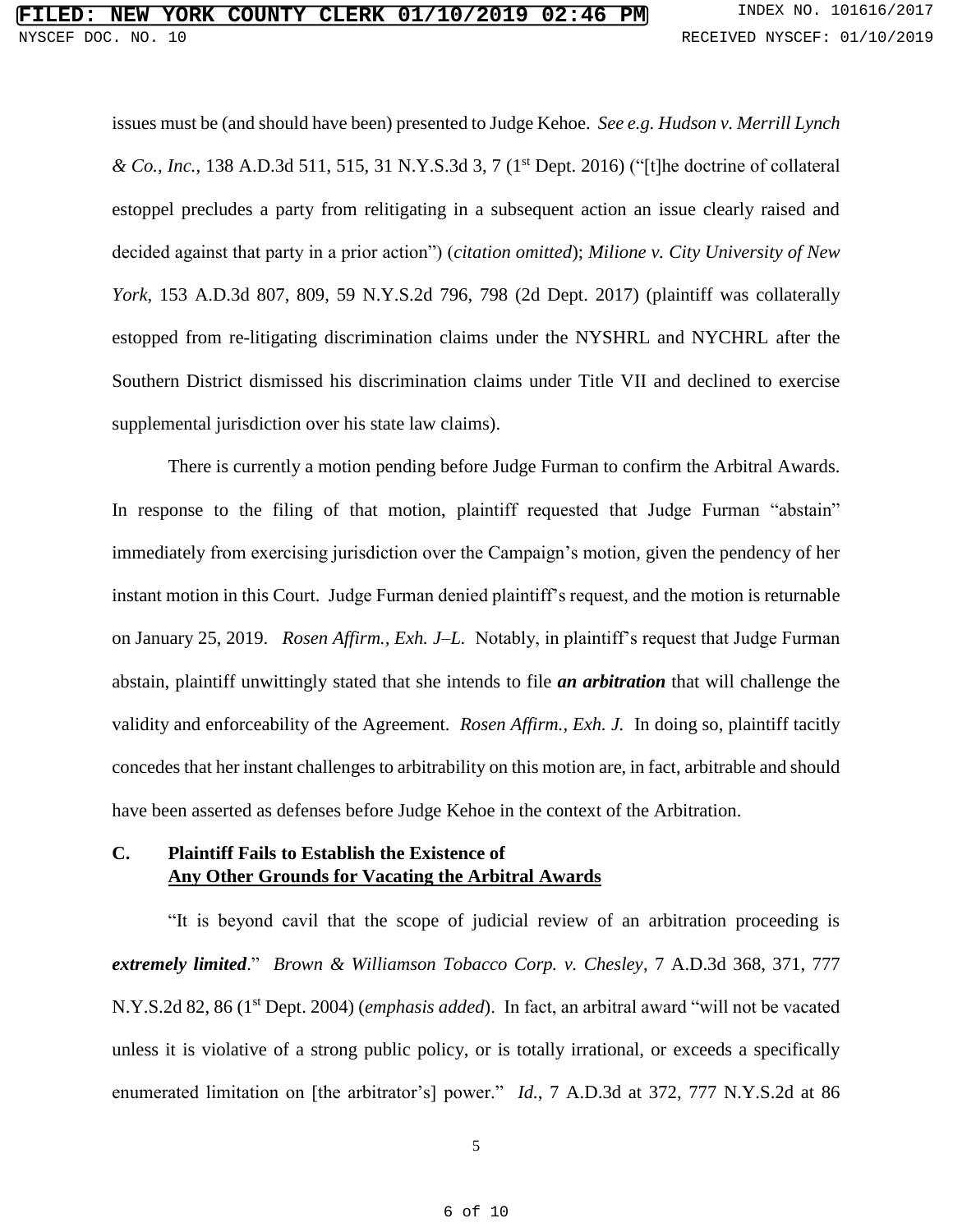(*citation omitted*); *Greenky v. Aytes*, 138 A.D.3d 460, 30 N.Y.S.3d 35, 36 (1st Dept. 2016) (the party seeking to vacate the arbitration award bears a "heavy burden" of establishing the existence of any ground for vacatur by "clear and convincing evidence").

Moreover, "a court is bound by an arbitrator's factual findings, interpretation of the contract…concerning remedies, and cannot examine the merits of an arbitration award and substitute its judgment for that of the arbitrator simply because it believes its interpretation would be the better one." *Azrielant v. Azrielant*, 301 A.D.3d 269, 275, 752 N.Y.S.2d 19, 24 (1st Dept. 2002), *citing New York State Correctional Officers v. State*, 94 N.Y.2d 321, 326, 704 N.Y.S.2d 910, 913–14 (1999) ("even in circumstances where an arbitrator makes errors of law or fact, courts will not assume the role of overseers to conform the award to their sense of justice"). Indeed, "[a]n arbitration award will be confirmed if any plausible basis exists for the award." *Graniteville Co. v. First Nat. Trading Co., Inc.,* 179 A.D.2d 467, 469, 578 N.Y.S.2d 183, 185 (1<sup>st</sup> Dept. 1992).

Here, plaintiff makes the following arguments for vacatur under CPLR 7511(b)(1): (i) the Arbitral Awards violate public policy because the Arbitration's claims against her were "retaliatory," and (ii) Judge Kehoe exceeded his authority by determining that the Agreement was "valid and enforceable." Both of these arguments—which are *identical* to the arguments raised by plaintiff in the federal court action—fail as a matter of law.

#### **i. The Awards Do Not Violate Public Policy**

Plaintiff's purported public policy argument is solely a rehash of her arbitrability claim, which she is barred from raising because (i) she was properly served with the Demand for Arbitration, and (ii) she is collaterally estopped by Judge Furman's decision (*See* Point I(A) and (B), *supra*). Specifically, plaintiff asserts that the Campaign's affirmative claims that she breached her confidentiality and non-disparagement provisions are not arbitrable (and cannot be enforced) because the claims are being asserted by the Campaign in retaliation for her filing employment

6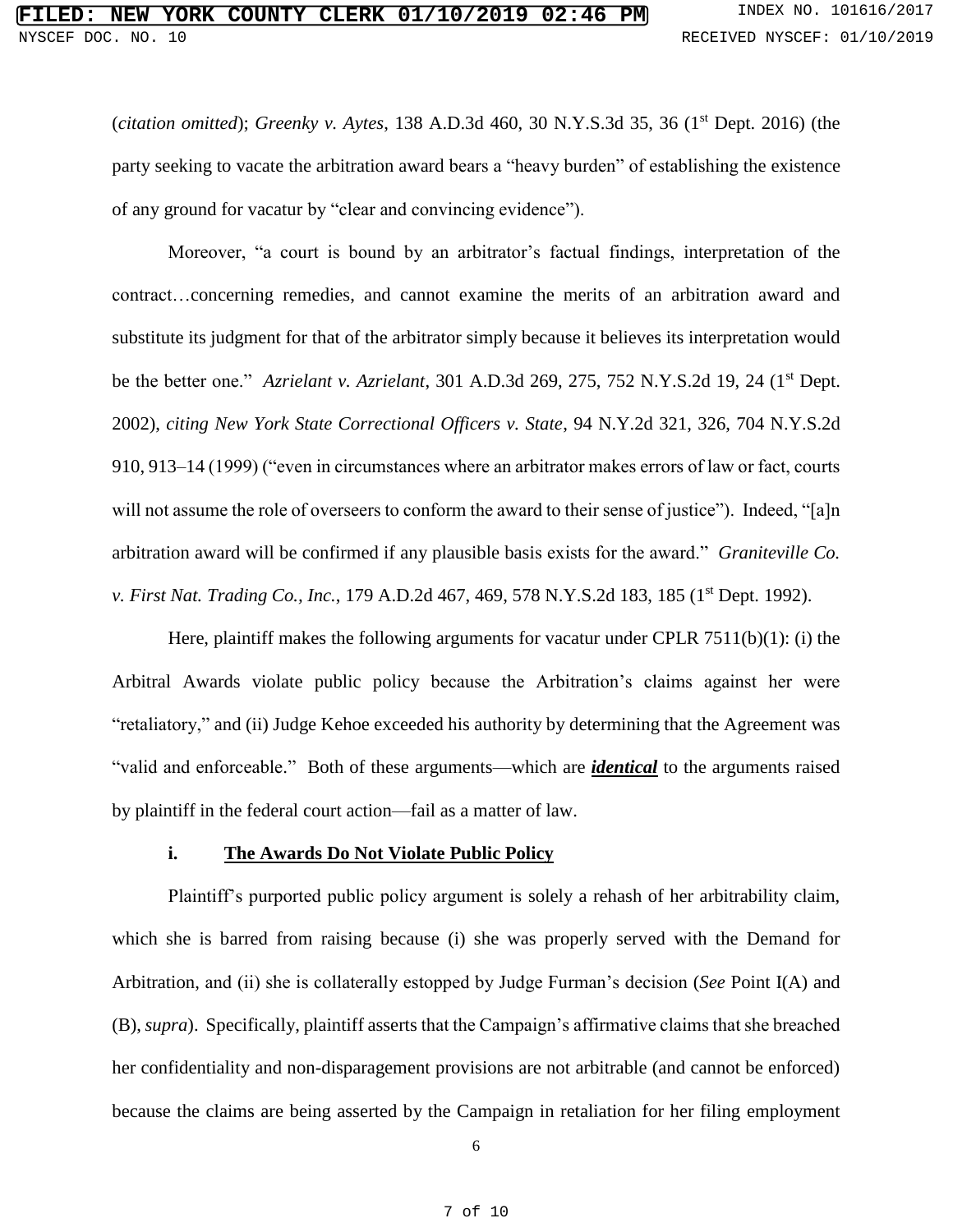discrimination claims in state court.<sup>4</sup> Plaintiff's moving brief, p. 10. However, Judge Furman expressly held—in response to the exact same argument by plaintiff—that any such challenge must be raised before Judge Kehoe. *Rosen Affirm., Exh. E.* She cannot now collaterally attack Judge Furman's decision by raising it again in this forum.

In any event, plaintiff's retaliation argument is academic because Judge Kehoe did not base either of the Arbitral Awards on any statements made by plaintiff in her state court action. *See e.g. Transparent Value, L.L.C. v. Johnson*, 93 A.D.3d 599, 600, 941 N.Y.S.2d 96, 97 (1st Dept. 2012) ("when a court is asked to vacate an arbitral award on public policy grounds, the focus of inquiry is on the result, the award itself") (*emphasis in original*) (*internal quotations and alterations omitted*). To the contrary, he held in the October 19, 2018 Award that plaintiff breached the Agreement by "disclosing, disseminating and publishing confidential information *in the federal action*, and by making disparaging statements about [the Campaign] and the Agreement *on the internet on her GoFundMe page and on her Twitter account*." *Rosen Affirm., Exh. G.* Likewise, the December 11, 2018 Award was premised on the damages incurred by the Campaign arising out of plaintiff's confidentiality breaches under the Agreement in the federal action and her non-disparagement breaches on the internet, and again has no bearing on and awards no damages in connection with plaintiff's statements in this Court. *Rosen Affirm., Exh. I.*

For all of these reasons, plaintiff's public policy argument fails as a matter of law.

 $\overline{a}$ 

<sup>&</sup>lt;sup>4</sup> Plaintiff provides no authority to suggest that her assertion of employment-related claims obviates her confidentiality and non-disparagement obligations under her Agreement, much less that a breach of contract claim is retaliatory *per se* when made against a plaintiff who has asserted employment claims. For one thing, New York courts have held that retaliation statutes "are designed principally to deal with retaliatory conduct that occurs outside the judicial system." *Klein v. Town & Country Fine Jewelry Group, Inc.*, 283 A.D.2d 368, 369, 725 N.Y.S.2d 42, 43 (1<sup>st</sup> Dept. 2001). Employment discrimination claims are also routinely litigated with confidentiality stipulations. Moreover, parties often have certain claims that are arbitrable (e.g. the Campaign's claims against plaintiff) and certain claims that are not arbitrable proceed in different forums at the same time. *See e.g. Weiss v. Nath*, 97 A.D.3d 661, 949 N.Y.S.2d 81 (2d Dept. 2012) (severing non-arbitrable claims from arbitrable claims and allowing plenary action and arbitration to proceed simultaneously). Regardless, to the extent that plaintiff wanted to raise any issues that the Campaign's claim is not enforceable, she needed to do so before Judge Kehoe in the Arbitration.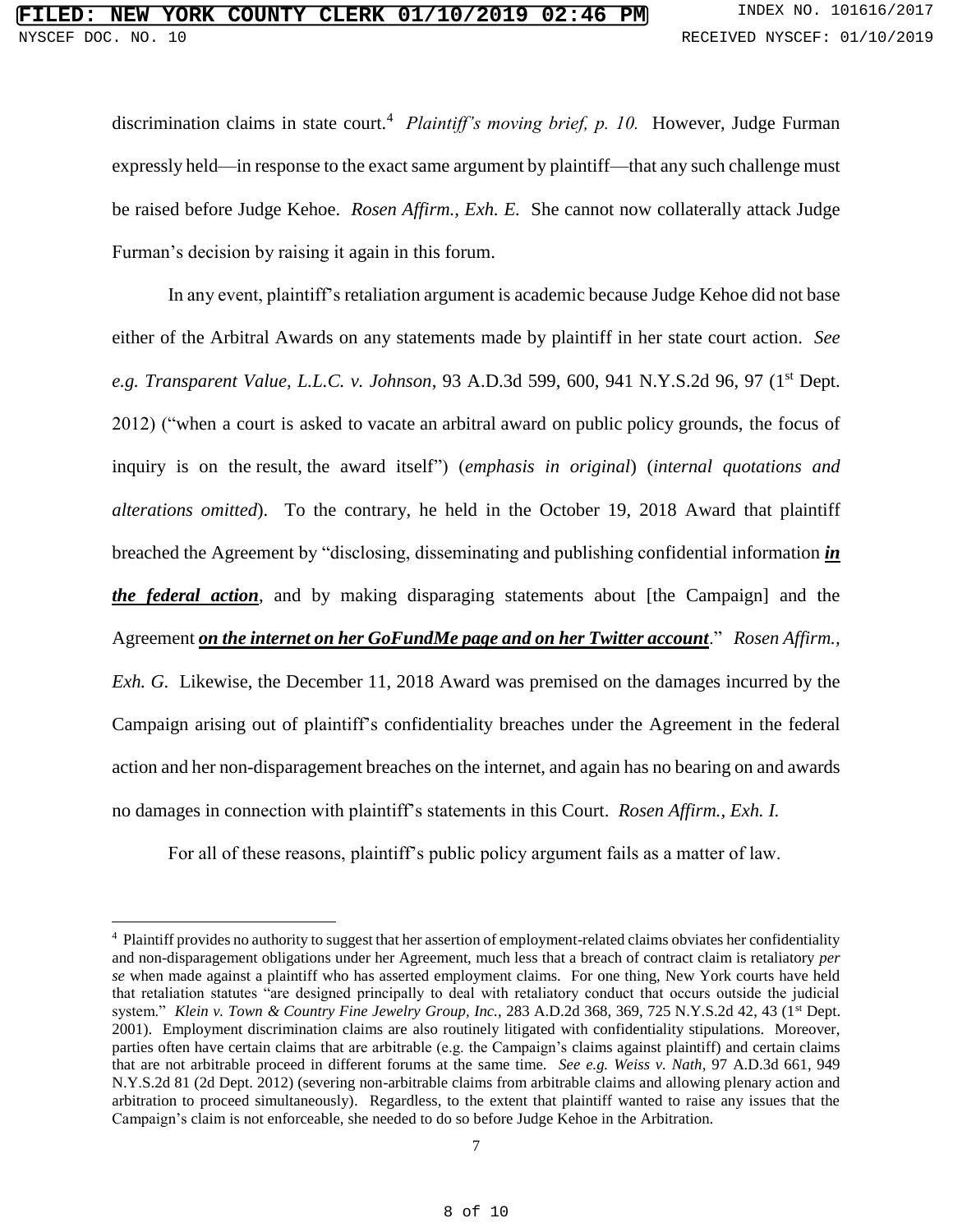#### **ii. Judge Kehoe Did Not Exceed his Authority**

As an initial matter, "any limitation on an arbitrator's power must be contained, explicitly or by reference, in the arbitration clause itself." *Brown & Williamson Tobacco Corp. v. Chesley*, 7 A.D.3d 368, 372, 777 N.Y.S.2d 82, 87 (1st Dept. 2004) (*internal quotations omitted*); *SLG 625 Lessee, LLC v. Neiman Marcus Group, Inc., 112 A.D.3d 541, 978 N.Y.S.2d 130, 131 (1<sup>st</sup> Dept.)* 2013) ("[a]bsent action taken by the arbitrator contrary to a provision in a parties' arbitration agreement…the arbitrator is accorded unfettered discretion in matters submitted to him") (*internal quotations omitted*). Here, the subject arbitration clause contains no such limitation on Judge Kehoe's power nor did he take any action that was contrary to the powers vested in him under the arbitration clause. *See e.g. State v. Phillip Morris Inc.*, 42 A.D.3d 353, 355, 840 N.Y.S.2d 55, 58  $(1<sup>st</sup>$  Dept. 2007) (arbitrator did not exceed authority where there was no limitation of arbitrator's power in the parties' agreement).

Moreover, Judge Furman previously ruled that *all challenges to the validity and enforceability of the Agreement were reserved for Judge Kehoe*. 5 *Rosen Affirm., Exh. E.* As such, plaintiff's assertion that Judge Kehoe exceeded his authority by ruling on the validity and enforceability of the Agreement is again barred by collateral estoppel.

As for plaintiff's assertion that Judge Kehoe exceeded his authority by ruling on the validity and enforceability of the Agreement because this was "an issue that no party had raised,"

 $\overline{a}$ 

<sup>&</sup>lt;sup>5</sup> Plaintiff's assertion that the Arbitral Awards are "a product of corruption, fraud or misconduct" because the Arbitration continued after this Court denied the Campaign's motion to compel arbitration of plaintiff's common law tort claims against the Campaign is meritless. *See e.g. Hausknecht v. Comprehensive Medical Care of New York, P.C.*, 24 A.D.3d 778, 809 N.Y.S.2d 85 (2d Dept. 2005) (rejecting allegations of corruption, fraud, and misconduct where movant failed to demonstrate by clear and convincing evidence that the arbitral award was "the result of improper influence or bias" or "that any impropriety on the part of the arbitrator prejudiced…the integrity of the arbitration process"). There has been no showing by clear and convincing evidence that there was any improper influence or bias much less that Judge Kehoe prejudiced the integrity of the arbitration process. Again, in any event, Judge Furman expressly ruled that Judge Kehoe had the power to determine the arbitrability or enforceability of the Campaign's claims against plaintiff. To the extent plaintiff wanted to assert as a defense to those claims that they were not arbitrable under Your Honor's August 7, 2018 Decision and Order, she was required to raise that defense before Judge Kehoe in the Arbitration.